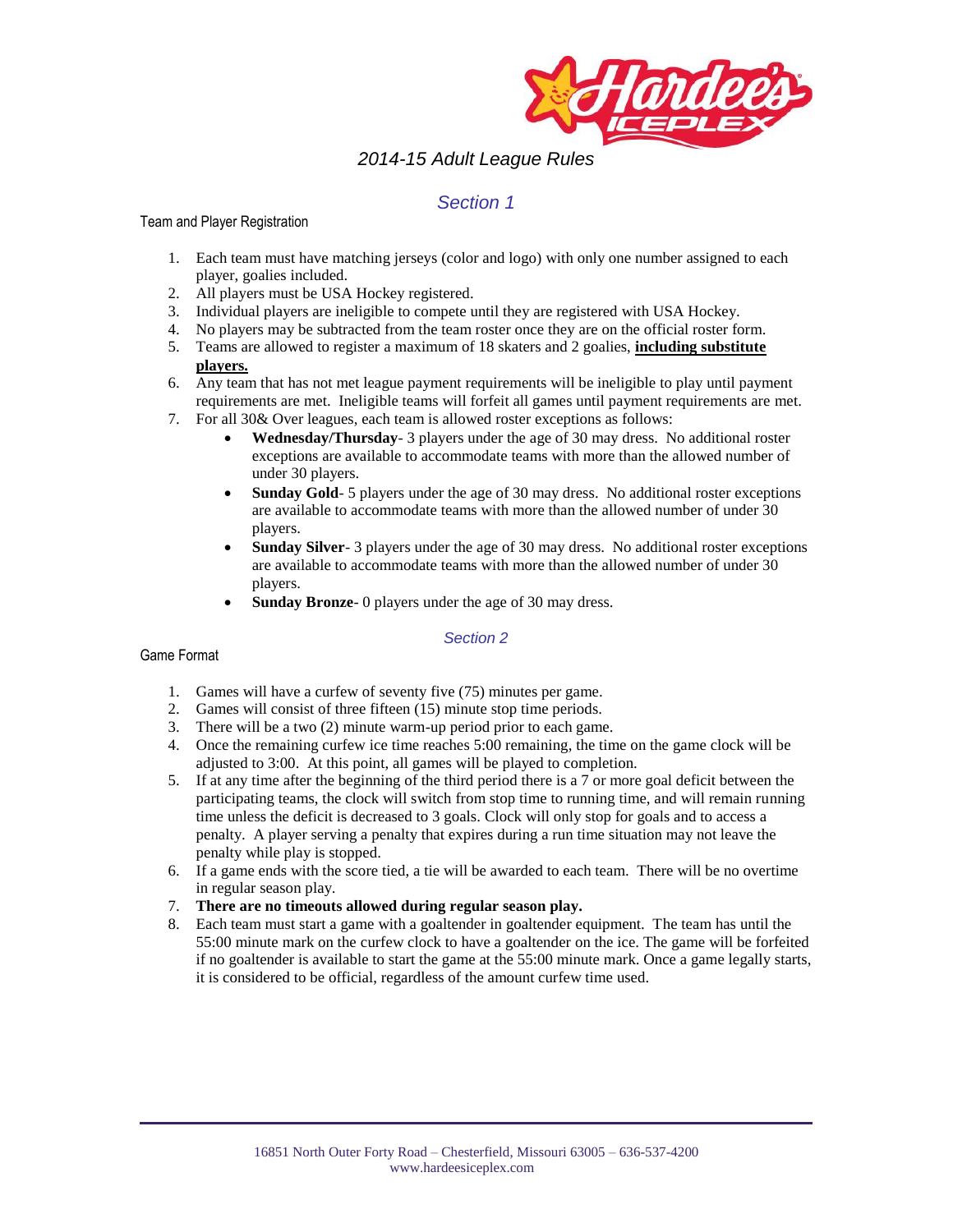

#### *Section 3*

Game Rules

- 1. **Team Managers or a qualified team representative are responsible to check and sign the official game scoresheet to insure its accuracy prior to any team stepping on the ice to start a game.** Team Managers are not allowed to write in any additions to the scoresheet. Violation of this rule will result in game forfeiture and additional team discipline.
- 2. Teams are allowed to dress a maximum of 18 skaters and two goalies for each game from their official team roster.
- 3. Each score sheet will have all players listed. Players must sign their name before each game.
- 4. All USA Hockey Game playing Rules will apply with the exceptions listed below.
- 5. Icing- Blue line Icing will apply to all leagues.
- 6. Any player that receives a total of three (3) penalties in any one (1) game will receive an automatic game misconduct penalty. This game misconduct carries no additional game suspension.
- 7. Any player that receives a total of three (3) game misconduct penalties in any one (1) session will receive an automatic 1 game suspension. This suspension will increase by one (1) game for any additional game misconduct incurred by a player during the same session.
- 8. Any player receiving a major penalty will automatically receive a game misconduct penalty.
- 9. All minor penalties are 2:00 in length.
- 10. Major penalties are 5:00 in length.
- 11. Misconduct penalties are 10:00 in length.

#### *Section 4*

Suspensions and Additional Discipline

- 1. Any player receiving a major penalty will also be assessed a game misconduct penalty which will carry a one (1) game suspension with **no avenue for appeal**.
- 2. Any player that receives a second  $(2nd)$  major penalty during the course of the same session will receive an additional suspension of one (1) game in addition to any other suspensions incurred.
- 3. If a player receives a third (3rd) major penalty during the course of a session, the offending player will automatically be suspended for the remainder of the session with no refund.
- 4. At the sole discretion of the League Directors, additional suspensions may be handed out for any on ice or **off ice** incident or penalty regardless whether the incident has been penalized by the on ice officials. Suspensions will be posted on the league website.

## *Section 5*

#### Standings & Playoffs

- 1. A copy of each game's completed score sheet will be available, at the front desk, for the Team Manager only at the conclusion of each game.
- 2. Teams will be awarded two (2) points for a win, one (1) point for a tie, and zero (0) points for a loss.
- 3. At the conclusion of the regular season, placement for playoff seeding and division standing will be determined using the following system
	- 1. Most Points
	- 2. Head-to-Head Competition
	- 3. Most Wins
	- 4. Highest goals for/goals against differential
	- 5. Fewest major penalties assessed during the regular season.
	- 6. Coin flip.
- 4. All teams make playoffs. Depending on amount of teams, will decide how playoffs will break down.